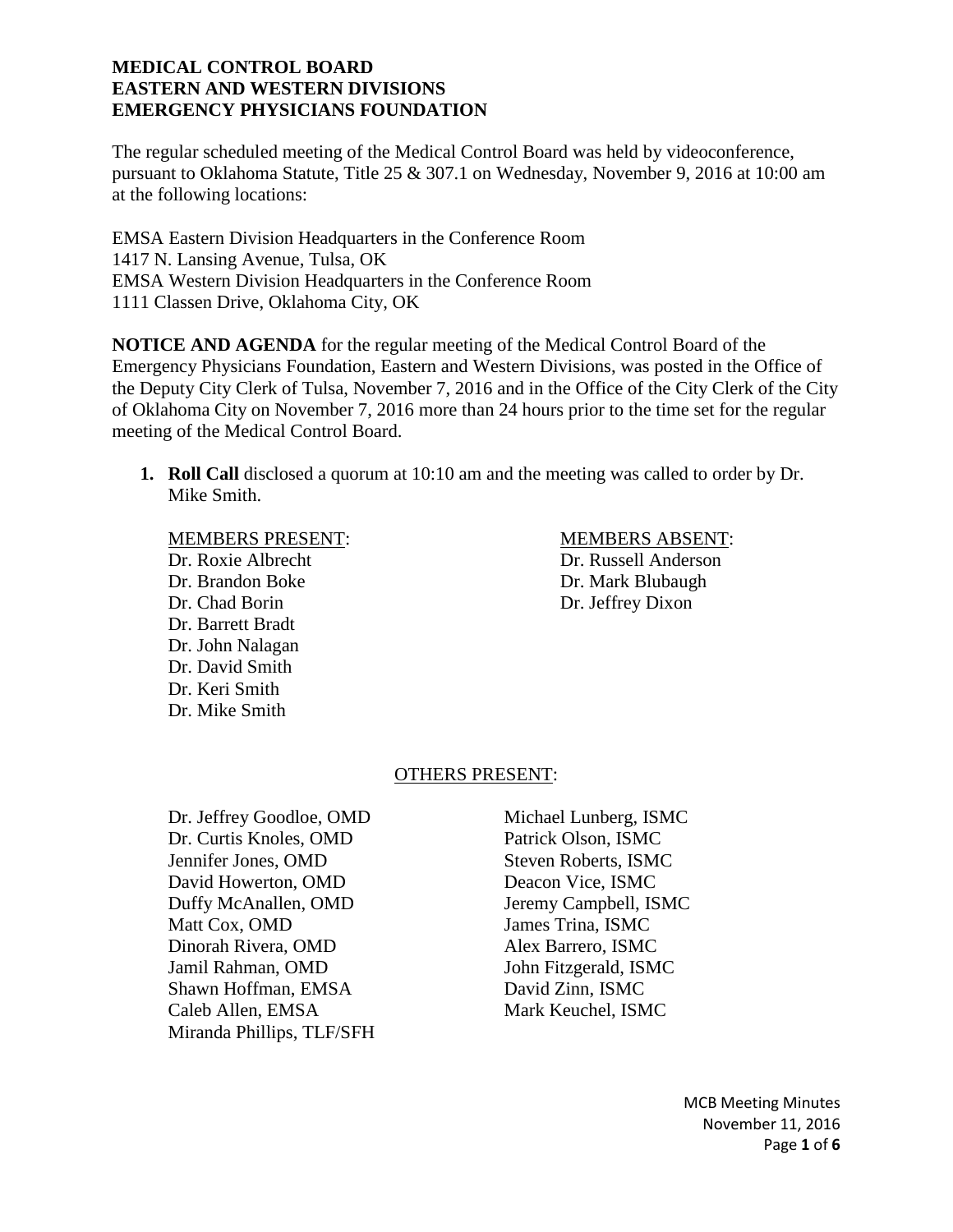#### **2. Review and Approval of September 2016 MCB Meeting Minutes**

AYE: ABSENT: Dr. Chad Borin Dr. Jeffrey Dixon Dr. Barrett Bradt Dr. John Nalagan Dr. David Smith Dr. Keri Smith Dr. Mike Smith

MOTION: Dr. Chad Borin SECOND: Dr. Brandon Boke

Dr. Roxie Albrecht Dr. Russell Anderson Dr. Brandon Boke Dr. Mark Blubaugh

## **3. EMSA President Report**

Dr. Smith reported Mr. Williamson was not in attendance. Dr. Goodloe stated that Mr. Williamson and Mr. Winham are unable to attend as they are attending the annual American Ambulance Association meeting.

#### **4. Medical Director Report**

Dr. Goodloe shared that the divert reports are posted for MCB physician review and asked that each MCB physician closely review the data for their individual hospital.

Dr. Goodloe discussed the Scene Time Efficiency Project meetings are going very well. Dr. Goodloe has had very good discussions with medics about the scene times and overall mission times are getting better and better for our patient care availabilities. More medics are getting time between calls and are able to end their shift(s) on time as well. This is a beneficial long-term impact on the mental and physical health of our crews.

Dr. Goodloe explained the Scene Time Efficiency team is working on a protocol that the Medical Control Board will not see today but that the team is working collaboratively on a scene coordination protocol. Some beta testing of the protocol will occur and will be brought back to the Medical Control Board for their approval once the timing is appropriate for such.

Dr. Goodloe discussed head-up CPR. Head-up and torso-up with CPR shows promise to improve outcomes. There is a patient positioning device, now already in development generation 5, anticipated to be available for field beta-testing in approx a year's time. Our EMS system is slated to be one of only 5-6 in the entire country for evaluating this device for compatibility with EMS medical practice. ResQCPR recently had its one-year mark from the implementation of the device into our system. There has been full funding from Zoll Minneapolis for a faculty statistician at the University of Minnesota to assist in

> MCB Meeting Minutes November 11, 2016 Page **2** of **6**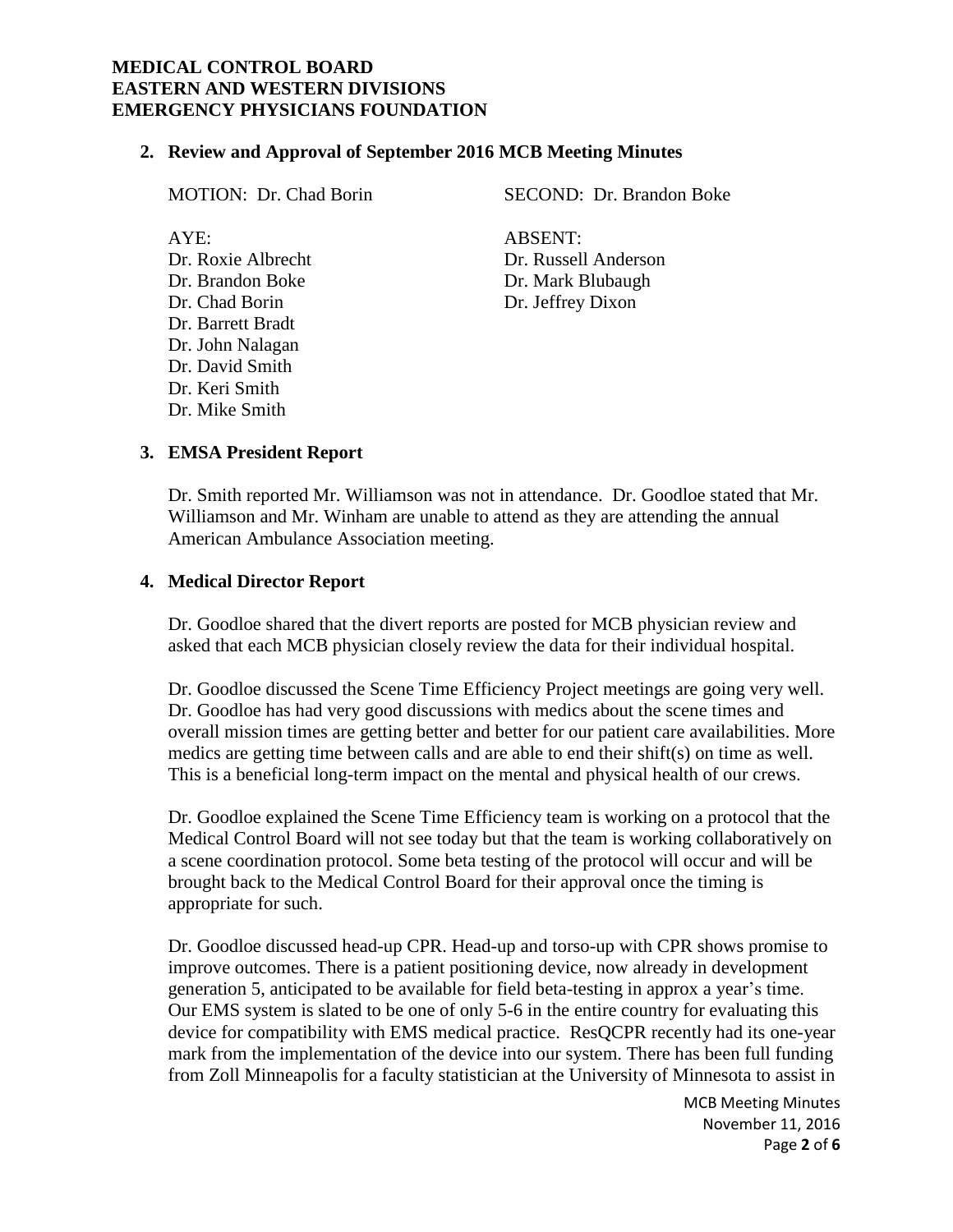the research of the ResQCPR system impact in our patient outcomes. This is data that is compiled by OMD and not controlled by ZOLL, the manufacturer of the ResQCPR system. This research project could likely take up to a year to complete its first phase of data analysis.

## **5. Review and Approval of 2017 Treatment Protocol Set**

The Medical Control Board approved the 2017 Treatment protocol set with the current 2016 Divert Protocol.

**Protocol 2E- Supraglottic Airways** The statement was added to strongly promote using waveform capnography when a supraglottic airway is in place, even though it is not strictly required as it is with endotracheal intubation.

**Protocol 3C – Dyspnea – Asthma** Added magnesium sulfate 1 gram slow IVP for the treatment of adult severe asthma.

**Protocol 3E – Dyspnea – Congestive Heart Failure** If patient on NIPPV, may use nitroglycerin 2% ointment 1½ inches applied to chest wall as opposed to only having sublingual nitro that would involve breaking the facemask seal for each and every administration.

**Protocol 3F – Dyspnea – Brief Resolve Unexplained Event (BRUE) Pediatric Less Than 1 Year of Age** Changed the title from Apparent Life Threatening Event (ALTE) Pediatric. Added history to define BRUE in both high risk and low risk conditions.

**Epinephrine in Multiple Protocols -** Changed all protocols listed below with Epinephrine to 1mg/mL for 1:1000 or 0.1mg/mL for 10:000 due to a national label change of Epinephrine concentrations.

- Dyspnea Asthma (Severe & Refractory to Nebulization) (3C)
- Asystole  $(4F)$
- Ventricular Fibrillation/Pulseless Ventricular Tachycardia (4G)
- Pulseless Electrical Activity (4H)
- Bradycardia (Pediatric) (5D)
- Acute Allergic Reactions (Anaphylaxis) (8D)
- Snakebites (Anaphylaxis) (8E)
- Bee/Wasp Stings (Anaphylaxis) (8F)

**Protocol 3H – Waveform Capnography** Added to the indications of capnography: Mechanical Ventilation and Termination of Resuscitation.

> MCB Meeting Minutes November 11, 2016 Page **3** of **6**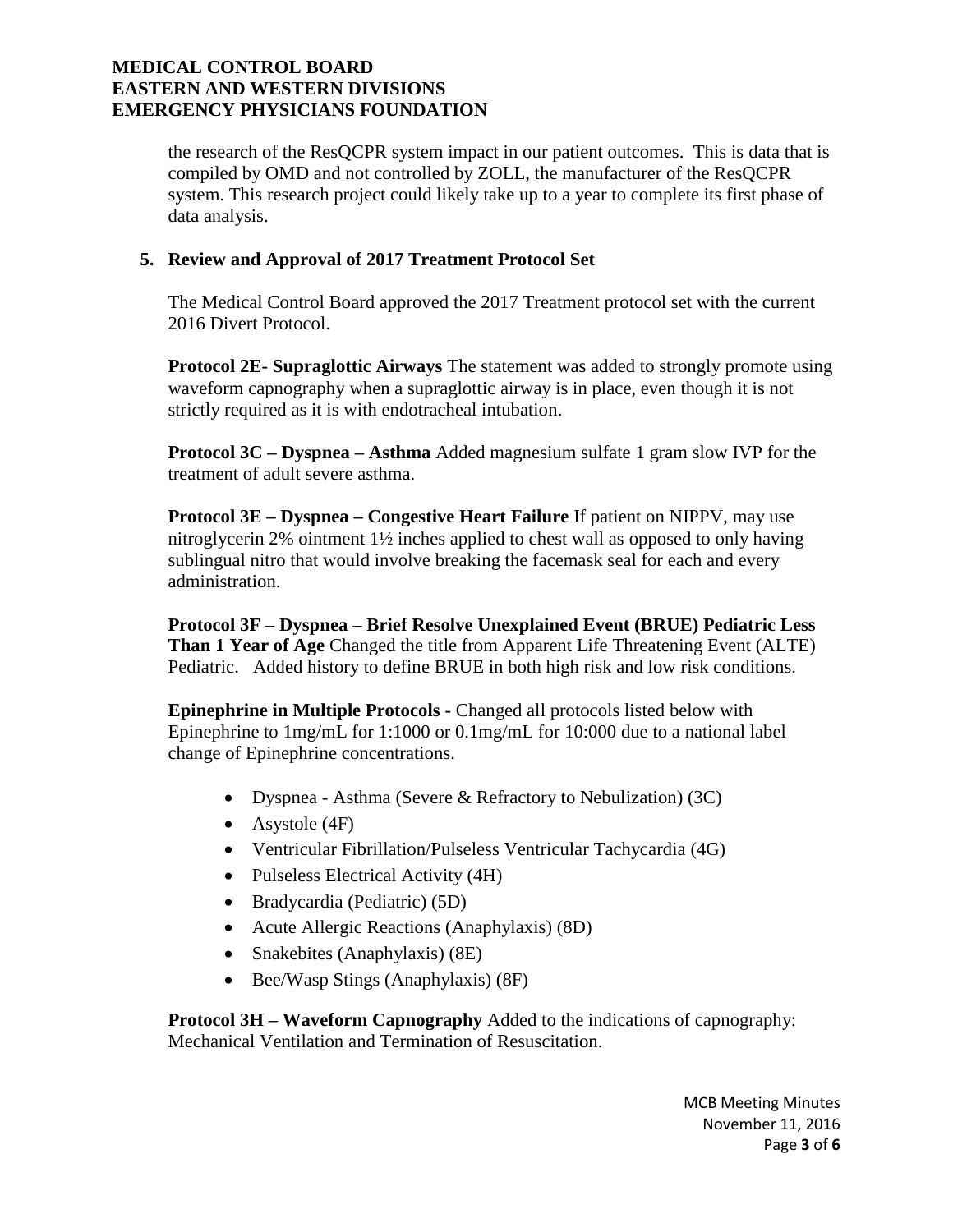**Protocol 3L – Mechanical Ventilation** Under safety notes, the statement was added if transporting a patient with a home ventilator that remains on baseline settings, the use of continuous waveform capnography is optional if that better promotes leaving the usual airway circuit intact.

**Protocol 4I**- **Specific Causes of Cardiac Arrest** In the treatment priority boxed added the statement "if hyperkalemia, administer calcium chloride as first medication."

## **Protocol 4K – "Do Not Resuscitate"/Advanced Directive Orders, Futility of Resuscitation Initiation & Termination of Resuscitation The** statements below were either reworded or added to the existing protocol.

- ALS resuscitative efforts continuously perform for 20 minutes was changed to for at least 20 minutes.
- If ALL of the above criteria are met, then an online medical control physician or the patient's attending physician may be consulted for field termination of cardiac arrest resuscitation. Field termination: the EMS professional's decision to stop then shall be based on the physician's order, though to be perfectly clear such order cannot contradict the conditions specified for termination of resuscitation.
- In the rare instance in which an OLMC or patients attending physician orders termination of resuscitation inconsistent with this protocol continue resuscitation and notify consult the medical director his/her designee.
- Additionally, Oklahoma legal requirements for unattended death must be followed.

**Protocol 6C – Glucometry (Blood Glucose Determination)** Reworded glucometer protocol to make it more generically applicable to the diversity of glucometers in use in the system.

**Protocol 9A- Abdominal Pain/Nausea/Vomiting/Diarrhea & Protocol 9B – Fever or Sepsis** Changed to "antiemetic if actively vomiting"

**Protocol 9B – Fever or Sepsis** Changed title from "Fever" and added Sepsis to the title. Changed the Adult IV NS TKO if SYS BP > mmHg without hypotensive symptoms to IV NS 250mL BOLUS If no sign of pulmonary edema. Added OLMC consult for additional fluid in pediatrics.

**Protocol 9K – Medication Administration** EMT/EMT-I/AEMT were added to 9Kb Intramuscular/Subcutaneous Injection

**Protocol 10B – Eye Injury** Added avoid direct contact or pressure on the eyeball for blunt and penetrating injury.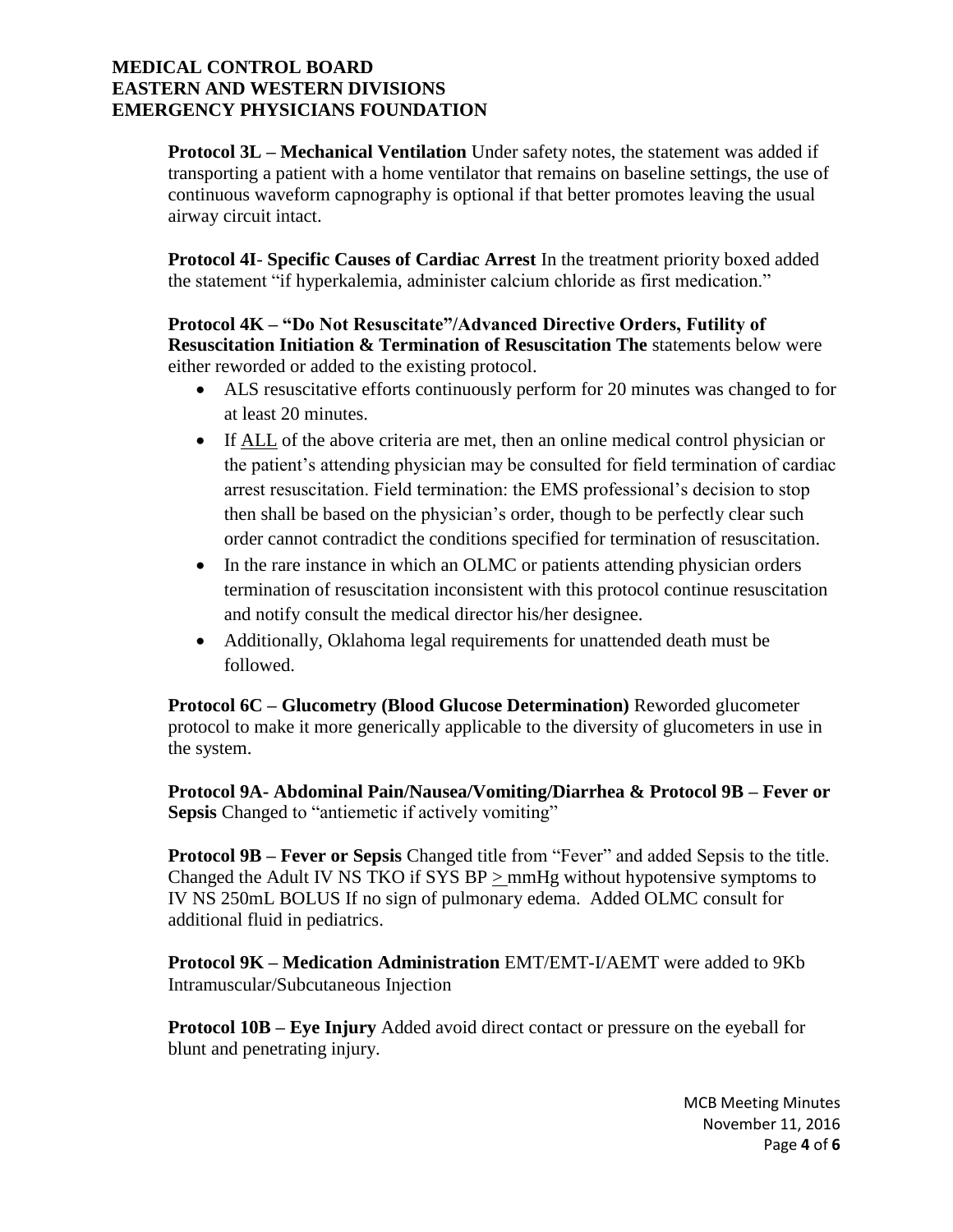**Protocol 10H - Tourniquet** Added if using the CAT generation 7 tourniquets, all applications are made passing the self-adhering band through the single slit of the buckle.

**Protocol 10L** – **Burns** Removed 4mL/kg body weight x %BSA burned for adult and pediatric burns. Replaced 250 mL to 500 mL bolus if no signs of pulmonary edema for adult.

**Protocol 11C – Electrical/Lightning Injury** Removed the 4mL/kg for adult and pediatric IV fluid administration.

**Protocol 16CC – Magnesium Sulfate** Added Dyspnea – Asthma (3C) to the indications for the use of magnesium sulfate.

**Protocol 16JJ – Ondansetron (Zofran)** Removed the word impending prior to vomiting to active vomiting

MOTION: Dr. Chad Borin SECOND: Dr. David Smith

AYE: ABSENT: Dr. Chad Borin Dr. Jeffrey Dixon Dr. Barrett Bradt Dr. John Nalagan Dr. David Smith Dr. Keri Smith Dr. Mike Smith

Dr. Roxie Albrecht Dr. Russell Anderson Dr. Brandon Boke Dr. Mark Blubaugh

#### **6. Review and Approval of MCB 2017 Meeting Calendar**

MOTION: Dr. Chad Borin SECOND: Dr. David Smith

AYE: ARSENT: Dr. Brandon Boke Dr. Mark Blubaugh Dr. Chad Borin Dr. Jeffrey Dixon Dr. Barrett Bradt Dr. John Nalagan Dr. David Smith Dr. Keri Smith Dr. Mike Smith

Dr. Roxie Albrecht Dr. Russell Anderson

MCB Meeting Minutes November 11, 2016 Page **5** of **6**